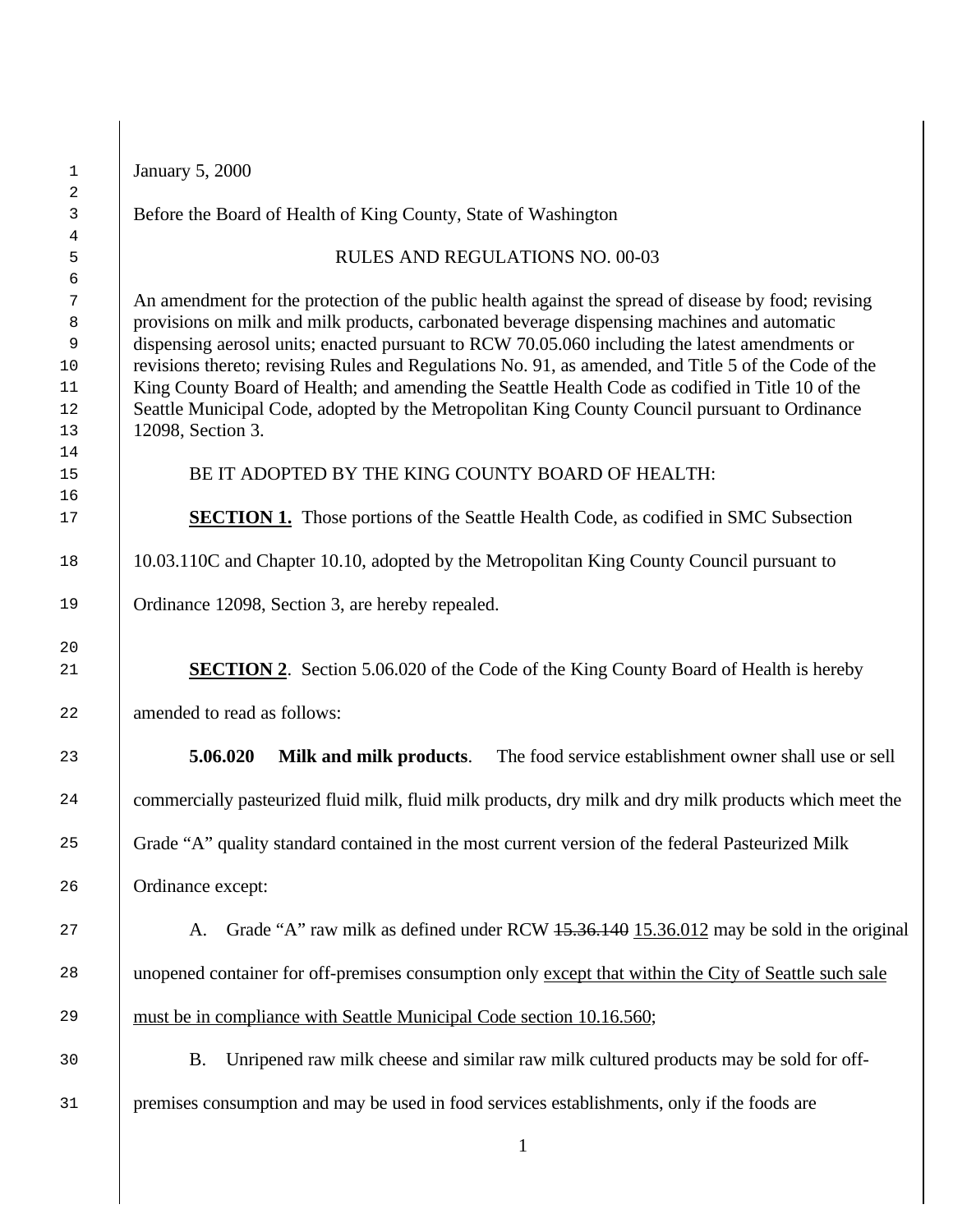1 subsequently cooked to a minimum temperature of one- hundred sixty-five degrees Fahrenheit (165°F); and

 C. Properly fermented raw milk cheeses, produced using a flash heating process and meeting cheese composition requirements described under Section 5.10.020 (C), may be sold or used in food service establishments and are exempted from the cooking requirements of subsection B of this section.

 **SECTION 3.** . Section 5.26.040 of the Code of the King County Board of Health is hereby amended to read as follows:

 **5.26.040 Carbonated beverage dispensing machines.** The food service establishment owner 10 Shall install a properly vented dual check valve backflow prevention device or an approved reduced 11 pressure backflow assembly between copper pipe or tubing and carbonated beverage dispensing 12 | machines. Carbonated beverage dispensing machines installed before the effective date of this title are 13 exempt from this requirement by the applicable plumbing authority and installed in accordance with the applicable state and local plumbing code. `

**SECTION 4.** Section 5.30.040 of the Code of the King County Board of Health is 17 hereby amended to read as follows:

 **5.30.040 Automatic dispensing aerosol units.** The food service establishment owner shall ensure that automatic dispensing aerosol units, if used, are:

A. Prohibited in all areas where food is prepared or served; and

21 B. Installed and used only in areas <del>outside the influence area of ventilation systems and</del> at least 22 twenty (20) feet away from any: